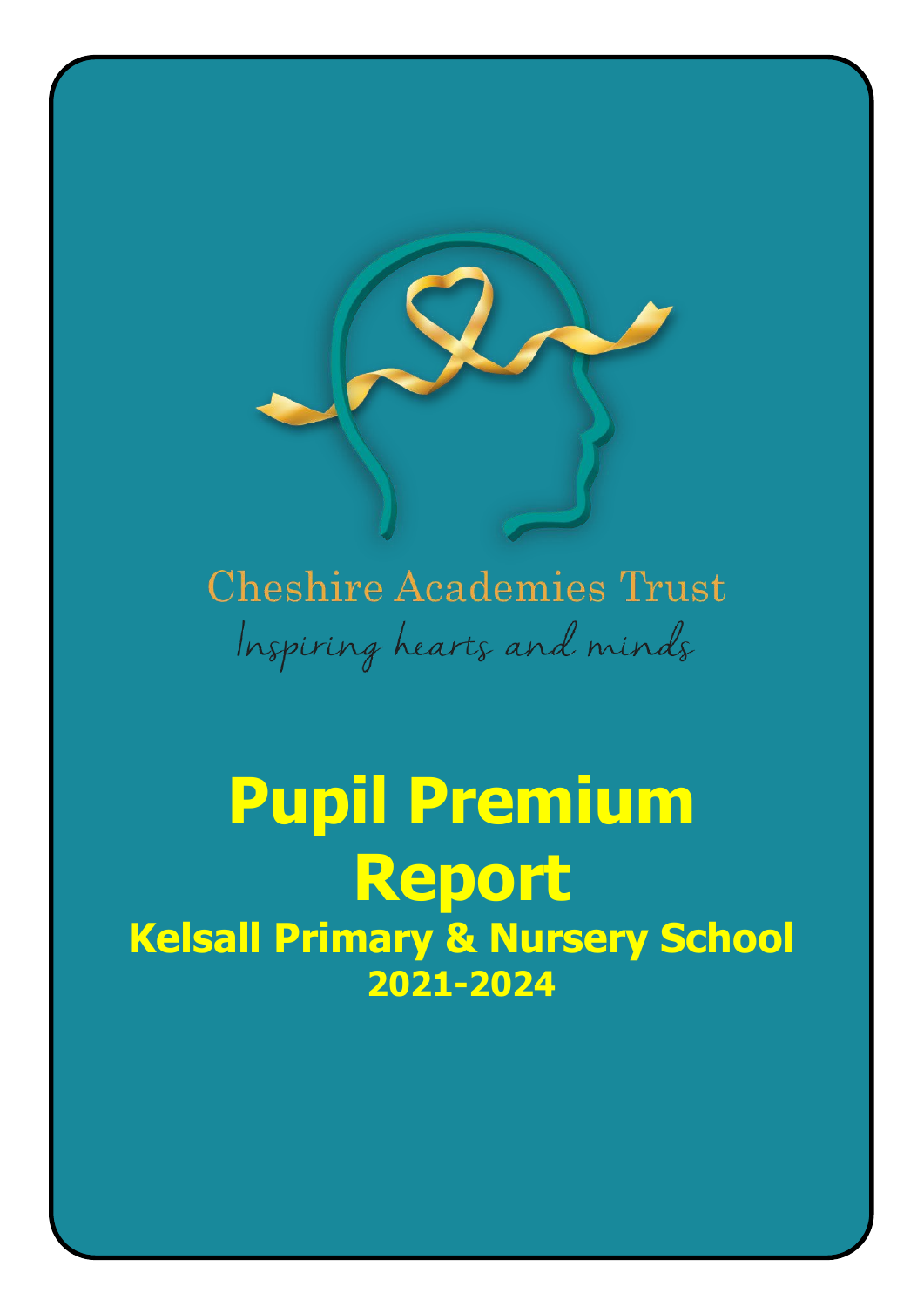# **Pupil premium strategy statement**

This statement details our school's use of pupil premium (and recovery premium for the 2021 to 2022 academic year) funding to help improve the attainment of our disadvantaged pupils. It outlines our pupil premium strategy, how we intend to spend the funding in this academic year and the effect that last year's spending of pupil premium had within our school.

## **School overview**

| <b>Detail</b>                                                    | <b>Data</b>               |
|------------------------------------------------------------------|---------------------------|
| School name                                                      | Kelsall Primary & Nursery |
| Number of pupils in school                                       | 214                       |
| Proportion (%) of pupil premium eligible pupils                  | 3.7% (8 pupils)           |
| Academic year/years that our current pupil premium strategy plan | 3                         |
| covers (3 year plans are recommended)                            |                           |
| Date this statement was published                                | September 2021            |
| Date on which it will be reviewed                                | September 2022            |
| Statement authorised by                                          | David Wearing             |
| Pupil premium lead                                               | Sarah White               |
| Governor / Trustee lead                                          | <b>Holly Stowell</b>      |

## **Funding overview**

| <b>Detail</b>                                                    | <b>Amount</b> |
|------------------------------------------------------------------|---------------|
| Pupil premium funding allocation this academic year              | £10,806.25    |
| Recovery premium funding allocation this academic year           | £4,830.31     |
| Pupil premium funding carried forward from previous years (enter | £0            |
| £0 if not applicable)                                            |               |
| Total budget for this academic year                              | £15,636.56    |
| If your school is an academy in a trust that pools this funding, |               |
| state the amount available to your school this academic year     |               |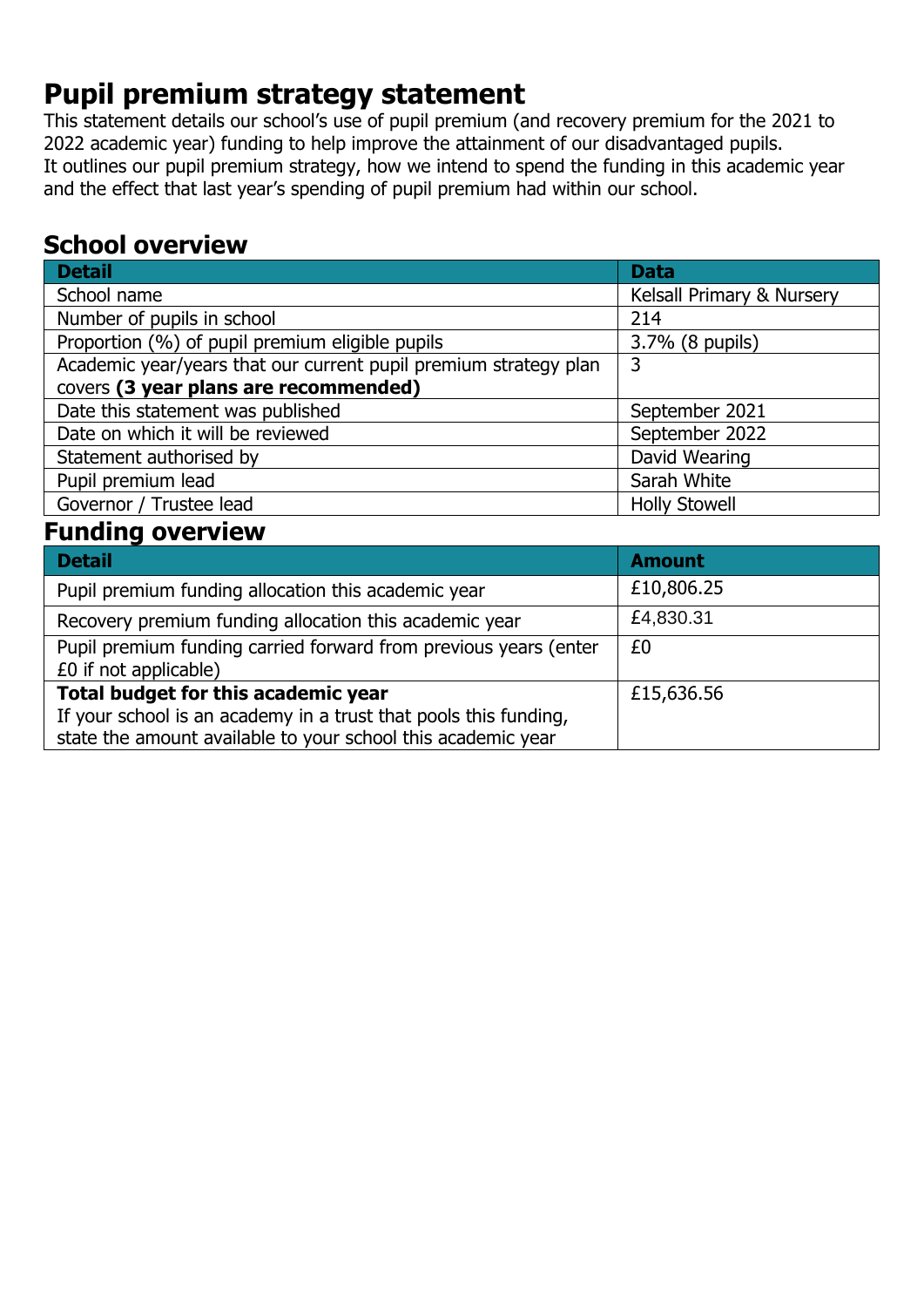## **Part A: Pupil premium strategy plan Statement of intent**

- To provide a high quality classroom experience across the curriculum
- To provide extra tuition in key subjects as required in order to maximise pupil achievement
- To provide a personalised timetable and tuition for each pupil in receipt of pupil premium
- To support social and emotional learning
- To provide extra home/school support where there is a need to help overcome any barriers to learning that may be impacting onachievement
- To provide both curricular and extra-curricular enrichment which links to either social and emotional development or academic progress andattainment
- To ensure all PP children have the best opportunities to achieve their academic and personal potential.

### **How does the pupil premium strategy plan work towards achieving those objectives?**

- It enables us to provide in class support, small group and individual interventions and supporteligible children with their emotional and social needs.
- It enables us to invest in a whole school emotional and social wellbeing support via Learning Mentor.
- It enables us to provide additional support to families so that children are able to take part in a wide variety of extra-curricular activities.

## **Challenges**

This details the key challenges to achievement that we have identified among our disadvantaged pupils.

| <b>Challenge</b><br>number | <b>Detail of challenge</b>                                                                                                                                                                                                                                                                                                                                                    |
|----------------------------|-------------------------------------------------------------------------------------------------------------------------------------------------------------------------------------------------------------------------------------------------------------------------------------------------------------------------------------------------------------------------------|
|                            | All children's social and emotional wellbeing has been affected by their experiences<br>through the pandemic. Learning Mentor time is needed to support pupil premium<br>pupils with their well-being and resilience. By using the 7C's pupil interview tool<br>we will be able to measure the impact of these interventions.                                                 |
|                            | Some of our disadvantaged pupils didn't attend our reduced provision during the two<br>lockdown periods and this has impacted on their current attainment. We are<br>targetingindividual areas of need, highlighted from on-going assessments. Priority is<br>given to phonics, reading, writing and maths. Teachers know and are ensuring focus<br>on pupil premium children |
| 3                          | Some of our KS1 disadvantaged pupils also have SEND needs and they require<br>focused support.                                                                                                                                                                                                                                                                                |
| 4                          | KS2 attainment of some pupils eligible for pupil premium is high and other support<br>to challenge and extend these pupils through tuition is required.                                                                                                                                                                                                                       |
| 5                          | Family situations, availability of good role models, resources, time.                                                                                                                                                                                                                                                                                                         |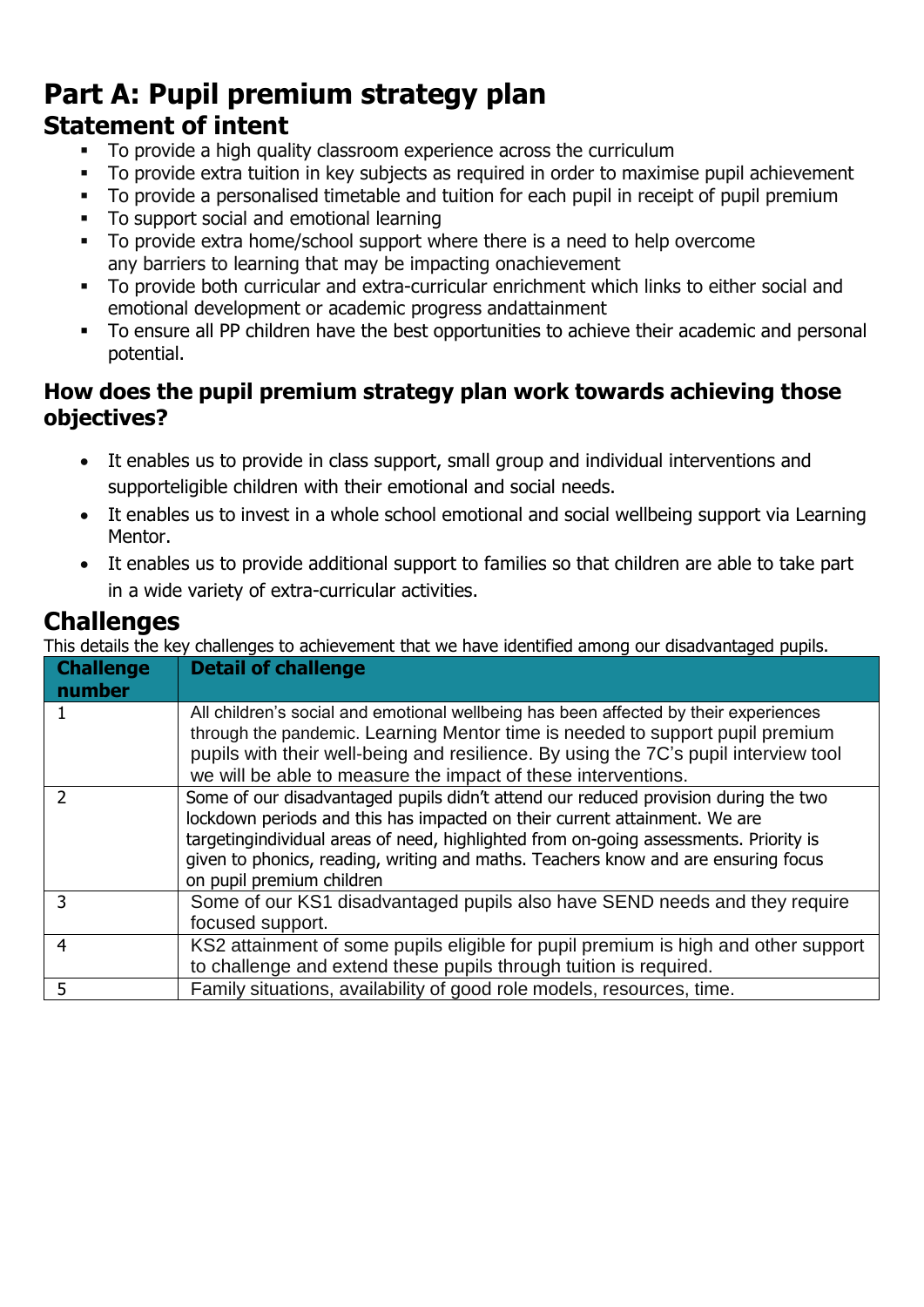## **Intended outcomes**

This explains the outcomes we are aiming for **by the end of our current strategy plan**, and how we will measure whether they have been achieved.

| <b>Intended outcome</b>                                                                                                             | <b>Success criteria</b>                                                                                                                                                     |
|-------------------------------------------------------------------------------------------------------------------------------------|-----------------------------------------------------------------------------------------------------------------------------------------------------------------------------|
| To support disadvantaged pupils in order that<br>they to make good or better progress and meet<br>their end of year and KS targets. | Disadvantaged pupils achieve a positive<br>progress score by the end of KS2<br>Disadvantaged pupils in Year 2 achieve<br>working at standard in all three subjects<br>(RWM) |
|                                                                                                                                     | Disadvantaged pupils across the school<br>achieve a standardised score over 100                                                                                             |
| Increase confidence and self-esteem of<br>individuals enabling them to access academic<br>learning                                  | Disadvantaged pupils are able to access<br>lessons more frequently. They engage in<br>learning more frequently with and without<br>support of a teaching assistant.         |
| Improve social experiences and provide                                                                                              | Improve self-esteem and confidence of                                                                                                                                       |
| enrichment opportunities                                                                                                            | disadvantaged pupils.                                                                                                                                                       |

#### **Activity in this academic year 2021-2022**

This details how we intend to spend our pupil premium (and recovery premium funding) **this academic year** to address the challenges listed above.

#### **Targeted academic support (for example, tutoring, one-to-one support structured interventions)**

Budgeted cost: £ 11,206,25

| <b>Activity</b>                                                                                                                                               | <b>Evidence that supports this approach</b>                                                                                                                                                                                                                                                                                                                                                                                                                         | <b>Challenge</b><br>number(s)<br>addressed |
|---------------------------------------------------------------------------------------------------------------------------------------------------------------|---------------------------------------------------------------------------------------------------------------------------------------------------------------------------------------------------------------------------------------------------------------------------------------------------------------------------------------------------------------------------------------------------------------------------------------------------------------------|--------------------------------------------|
| Continue one to one<br>tuition and group tuition<br>£4,830                                                                                                    | Building in the work done last year and the lessons<br>learnt from that period, it is proven that specific barriers<br>learning can impact drastically on children's learning<br>from that point. One to one tuition gives children the<br>chance to address those barriers directly in a more<br>focused way, which will hopefully lead to overcoming<br>such barriers.<br>Small group tuition:<br>⊕<br>⊕<br>One to one tuition:                                   | 2,3,4                                      |
| Continue to implement<br>well-being and mental<br>health interventions<br>from Learning Mentor<br>who is ELSA and<br>Drawing for Talking<br>trained.<br>£5000 | As a school we have noticed that many children,<br>including those that are in receipt of PPG, require<br>additional emotional and well-being support to enable<br>them to work through difficulties and to develop self-<br>help strategies. This is best achieved through having a<br>learning mentor who is trained and can oversee this<br>area of school development and support.<br>Social and emotional learning (EEF cost, evidence<br>strength and impact: | $\mathbf{1}$                               |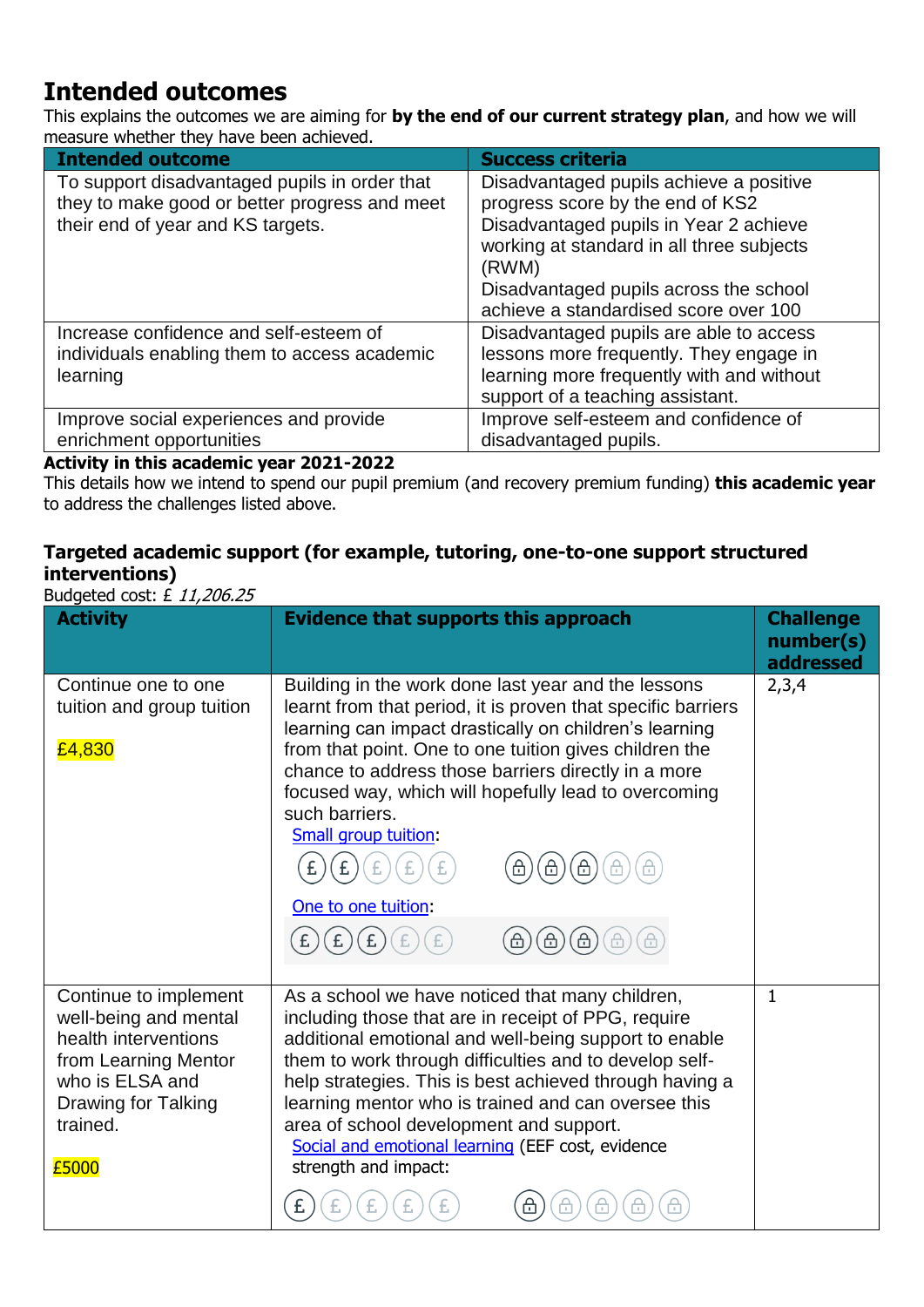| Continue to support in<br>the mastery curriculum | Rationale is twofold, to support children accessing the                                                   | 2,3 |
|--------------------------------------------------|-----------------------------------------------------------------------------------------------------------|-----|
|                                                  | mastery curriculum firstly, but also to aid them in<br>developing resilience and confidence at overcoming |     |
| £376.25                                          | challenge and accessing the same type level work as                                                       |     |
|                                                  | their peers.                                                                                              |     |
|                                                  | $\mathbf{E}(\mathbf{E})\mathbf{E}(\mathbf{E})\mathbf{E}(\mathbf{E})$<br>+5                                |     |
|                                                  |                                                                                                           |     |

#### **Teaching (for example, CPD, recruitment and retention)**

Budgeted cost: £ 1500

| <b>Activity</b>                                     | Evidence that supports this approach                                                                                                                                                                                                                                                       | <b>Challenge number(s)</b><br>addressed |
|-----------------------------------------------------|--------------------------------------------------------------------------------------------------------------------------------------------------------------------------------------------------------------------------------------------------------------------------------------------|-----------------------------------------|
| <b>Further Learning Mentor</b><br>Training<br>£1500 | The learning mentor is required to attend<br>continuous supervision sessions after training<br>as an Emotional Literacy Support Assistant<br>(ELSA). Additional training in other areas of<br>children's mental health and well-being is<br>required to ensure all subject knowledge is up |                                         |
|                                                     | to date in this vital area. Regular attendance<br>at pupil premium conferences are also<br>necessary in order to access the latest<br>research and advice on how to bridge the<br>attainment gap for disadvantaged pupils.                                                                 |                                         |

#### **Wider strategies (for example, related to attendance, behaviour, wellbeing)** Budgeted cost: £ 2,100

| $\frac{1}{2}$<br><b>Activity</b>                                              | <b>Evidence that supports this approach</b>                                                                                                                                                                                                                                                                                                                                                                                                                                                                                                                                                                                                                                                   | <b>Challenge</b><br>number(s)<br>addressed |
|-------------------------------------------------------------------------------|-----------------------------------------------------------------------------------------------------------------------------------------------------------------------------------------------------------------------------------------------------------------------------------------------------------------------------------------------------------------------------------------------------------------------------------------------------------------------------------------------------------------------------------------------------------------------------------------------------------------------------------------------------------------------------------------------|--------------------------------------------|
| Financial assistance to<br>participate in Club and<br>breakfast club.<br>£500 | Overall, the evidence indicates that, on average, pupils<br>make two additional months' progress per year from<br>extended school time by the targeted use of before and<br>after school programmes. There is some evidence that<br>disadvantaged pupils benefit disproportionately, making<br>approximately two and a half months' additional progress.<br>After school programmes that support and encourage<br>children academically while providing stimulating<br>environments and activities are more likely to have an<br>impact on attainment. Clubs including sporting and non-<br>academic clubs are also shown to be beneficial and help to<br>increase engagement in school life. | 2,3,4                                      |
| Residential Trips-Outdoor<br>Learningincluding day<br>trips<br>£1000          | Residential trips are proven to support growth mind sets,<br>increaseconfidence and teach team buildingskills. Children<br>learn vital life skills of perseverance and resilience and this<br>in turn impacts on their academic progress within lessons<br>as they are able to apply these skills when back in the<br>school environment. Evidence from previous years shows<br>children return to school from residentials and other trips<br>with heightened confidence and engagement.                                                                                                                                                                                                     | $\mathbf{1}$                               |
| Purchase of resources for<br>usewithin teaching and<br>learning               | Tailored resources are an additionaltool to help support<br>academic progress and help children achieve their<br>potential especially if a specialised resource is required to<br>support a special educational need. Additionally they are a                                                                                                                                                                                                                                                                                                                                                                                                                                                 | 2,3                                        |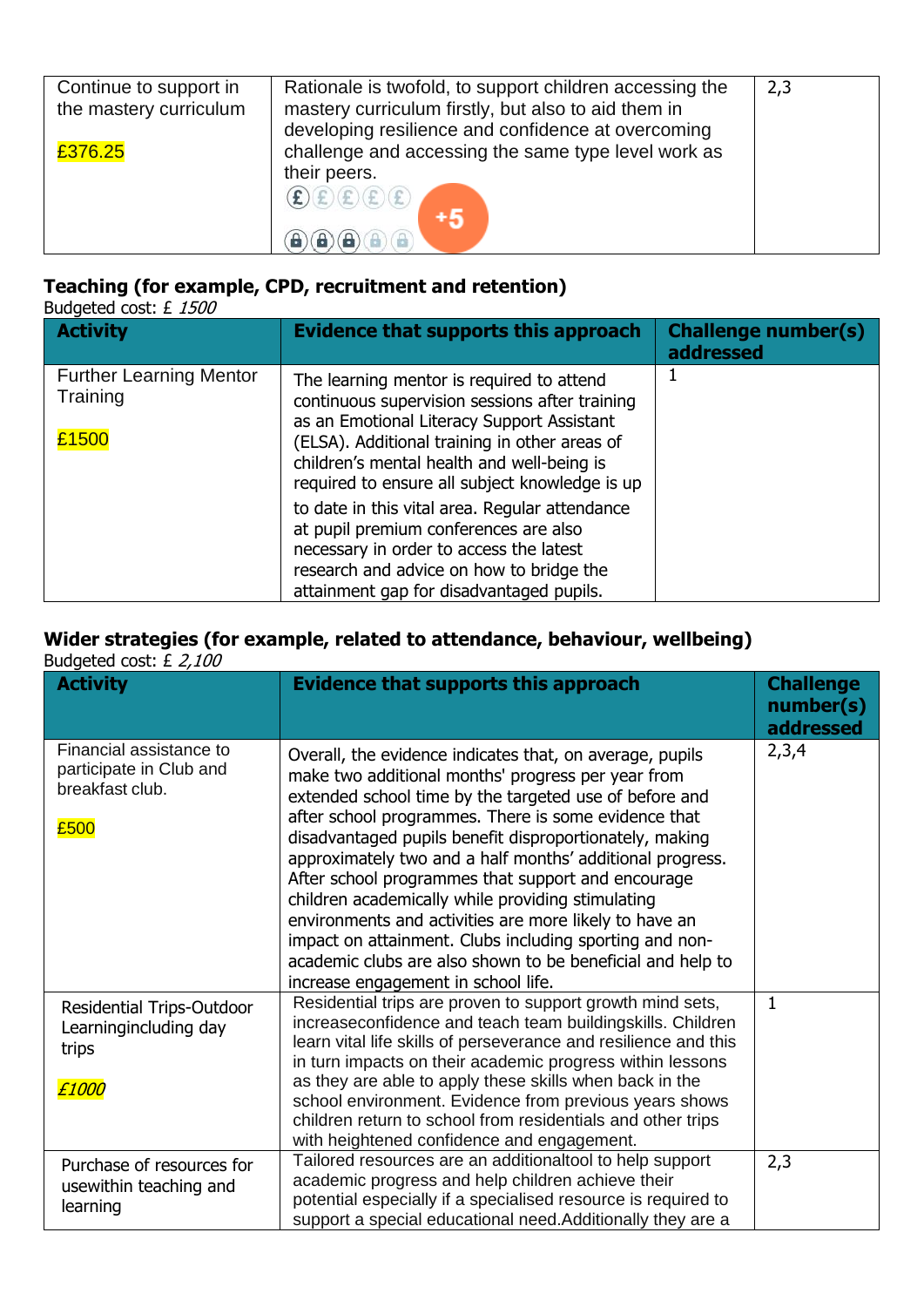| £200                                           | valuable toolat helping children build resilience and<br>independence when learning, with such resources being<br>used independently without reliance on classroom staff<br>support. |  |
|------------------------------------------------|--------------------------------------------------------------------------------------------------------------------------------------------------------------------------------------|--|
| Financial assistance<br>withuniform purchases. | School uniform supports the development of a whole<br>schoolethos and therefore supports discipline and<br>motivation.                                                               |  |
| £400                                           | Purchasing uniform helps parents financially and helps the<br>pupils feela sense of belonging within the school that helps<br>support their social and emotional well-being.         |  |

**Total budgeted cost: £** £15,636.56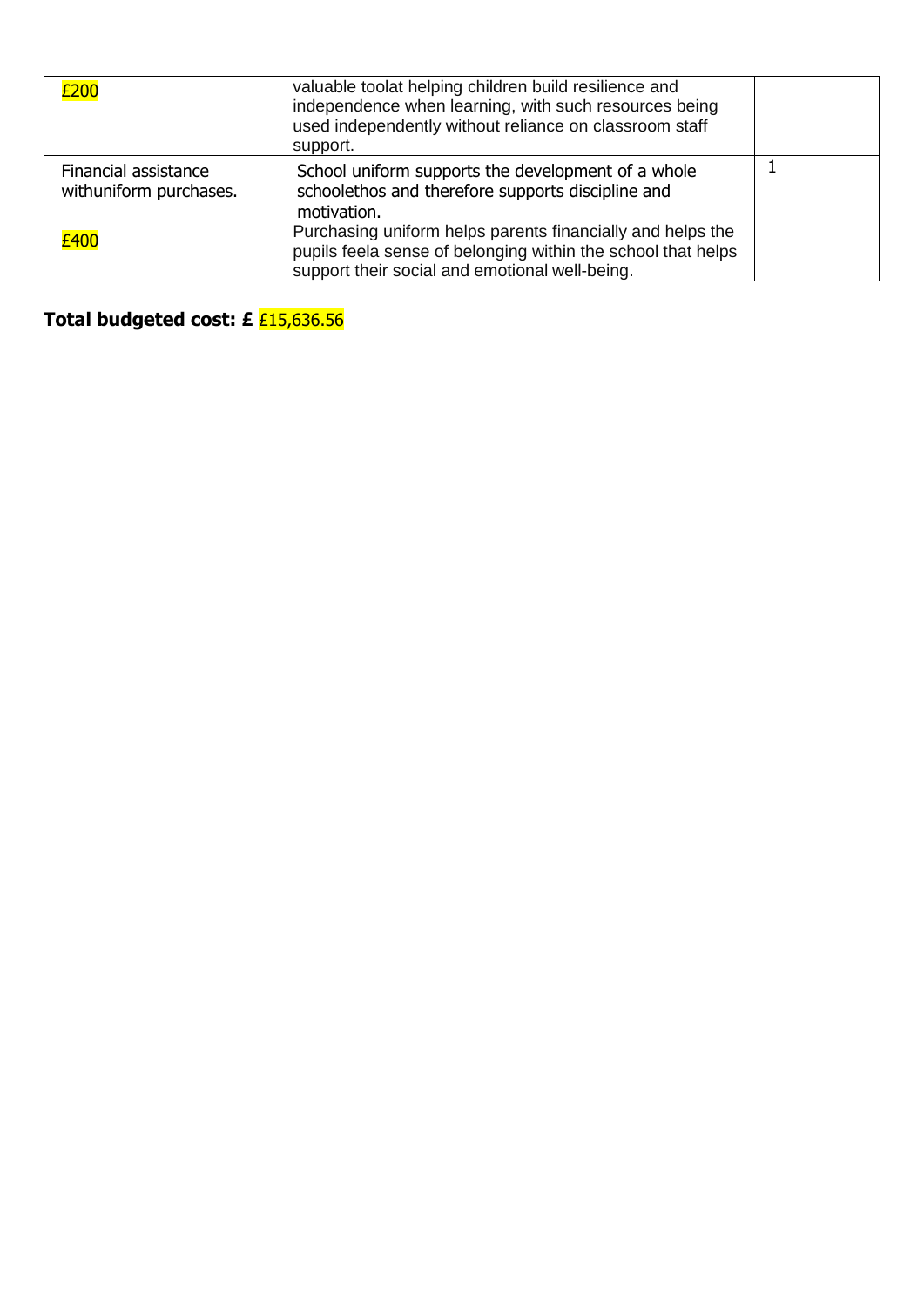# **Part B: Review of outcomes in the previous academic year**

## **Pupil premium strategy outcomes**

This details the impact that our pupil premium activity had on pupils in the 2020 to 2021 academic year.



| End of KS2 Attainment                                 |                                        |                            |  |  |  |  |  |
|-------------------------------------------------------|----------------------------------------|----------------------------|--|--|--|--|--|
|                                                       | Pupils eligible for PP 2020 (2 pupils) | Pupils not eligible for PP |  |  |  |  |  |
| % achieving EXPECTED in reading, writing and<br>maths | $0\%$                                  | 90%                        |  |  |  |  |  |
| % achieving EXPECTED in reading                       | 100%                                   | 94%                        |  |  |  |  |  |
| % achieving EXPECTED in writing                       | 100%                                   | 92%                        |  |  |  |  |  |
| % achieving EXPECTED in maths                         | 50%                                    | 94%                        |  |  |  |  |  |
| % achieving AT GREATER DEPTH in reading               | $0\%$                                  | 39%                        |  |  |  |  |  |
| % achieving AT GREATER DEPTH in writing               | $0\%$                                  | 31%                        |  |  |  |  |  |
| % achieving AT GREATER DEPTH in maths                 | $0\%$                                  | 50%                        |  |  |  |  |  |
| End of KS1 Attainment                                 | No PP children                         |                            |  |  |  |  |  |
| % achieving EXPECTED in reading                       | ۰                                      | 70%                        |  |  |  |  |  |
| % achieving EXPECTED in writing                       | ۰                                      | 64%                        |  |  |  |  |  |
| % achieving EXPECTED in maths                         | ۰                                      | 86%                        |  |  |  |  |  |
| % achieving AT GREATER DEPTH in reading               | -                                      | 23%                        |  |  |  |  |  |
| % achieving AT GREATER DEPTH in writing               |                                        | 7%                         |  |  |  |  |  |
| % achieving AT GREATER DEPTH in maths                 |                                        | 33%                        |  |  |  |  |  |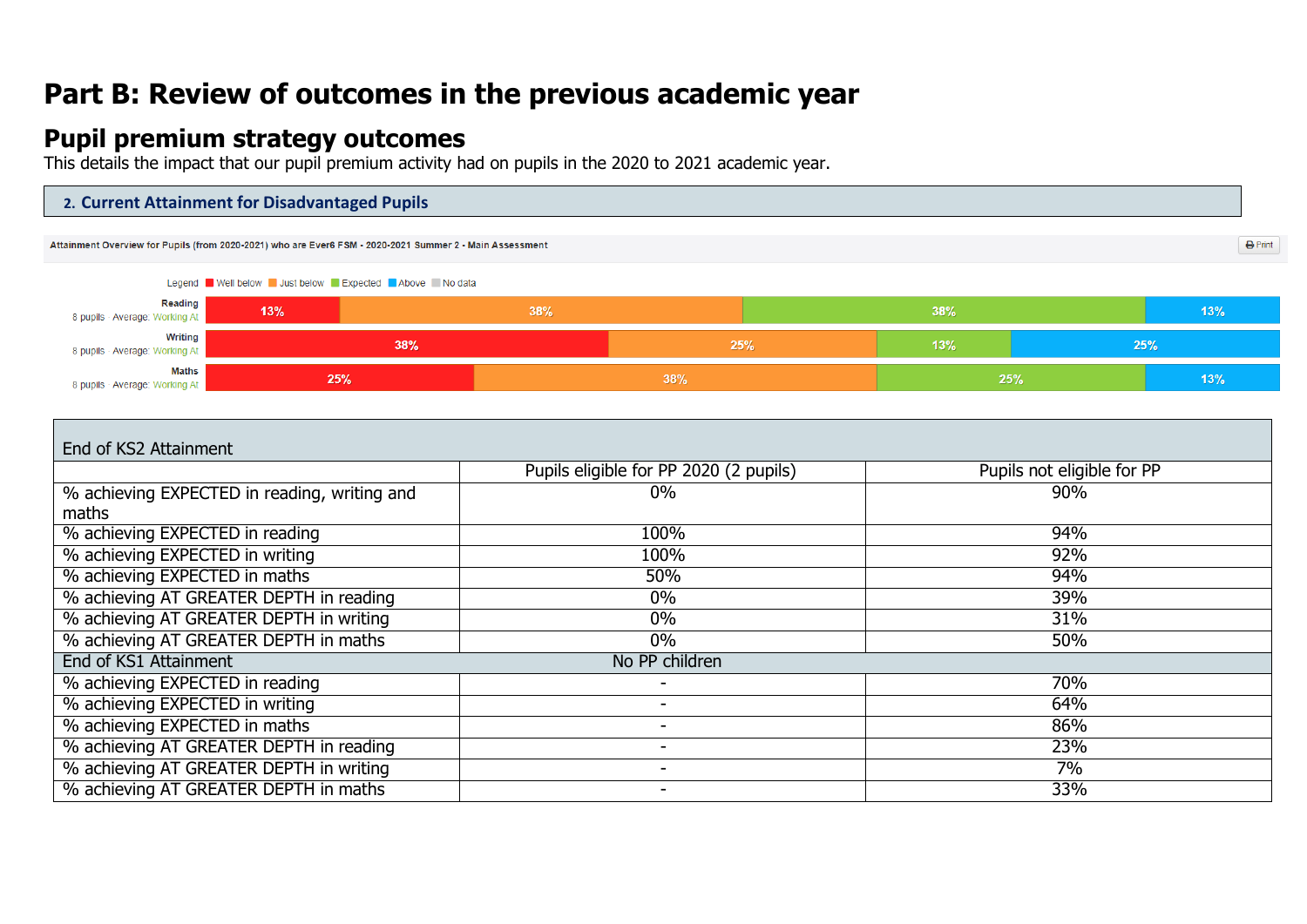| <b>Year 1 Review (2021-2022)</b> |                           | <b>Amendments for next year</b> |                         | <b>Year 2 Review (2022-2023)</b>          |  | <b>Amendments for next year</b> |             |
|----------------------------------|---------------------------|---------------------------------|-------------------------|-------------------------------------------|--|---------------------------------|-------------|
| <b>Impact</b>                    | <b>Issues</b>             |                                 |                         | <b>Impact</b>                             |  | <b>Issues</b>                   |             |
|                                  |                           |                                 |                         |                                           |  |                                 |             |
|                                  |                           |                                 |                         |                                           |  |                                 |             |
|                                  |                           |                                 |                         |                                           |  |                                 |             |
|                                  |                           |                                 |                         |                                           |  |                                 |             |
|                                  |                           |                                 |                         |                                           |  |                                 |             |
|                                  |                           |                                 |                         |                                           |  |                                 |             |
|                                  |                           |                                 |                         |                                           |  |                                 |             |
|                                  |                           |                                 |                         |                                           |  |                                 |             |
|                                  |                           |                                 |                         |                                           |  |                                 |             |
|                                  |                           |                                 |                         |                                           |  |                                 |             |
|                                  |                           |                                 |                         |                                           |  |                                 |             |
|                                  |                           |                                 |                         | Overall review: End of Year 3 (2023-2024) |  |                                 |             |
| <b>Desired Outcome</b>           | <b>Actions / Approach</b> |                                 | <b>Estimated Impact</b> |                                           |  | <b>Lessons Learned</b>          | <b>Cost</b> |
|                                  |                           |                                 |                         |                                           |  |                                 |             |
|                                  |                           |                                 |                         |                                           |  |                                 |             |
|                                  |                           |                                 |                         |                                           |  |                                 |             |
|                                  |                           |                                 |                         |                                           |  |                                 |             |
|                                  |                           |                                 |                         |                                           |  |                                 |             |
|                                  |                           |                                 |                         |                                           |  |                                 |             |